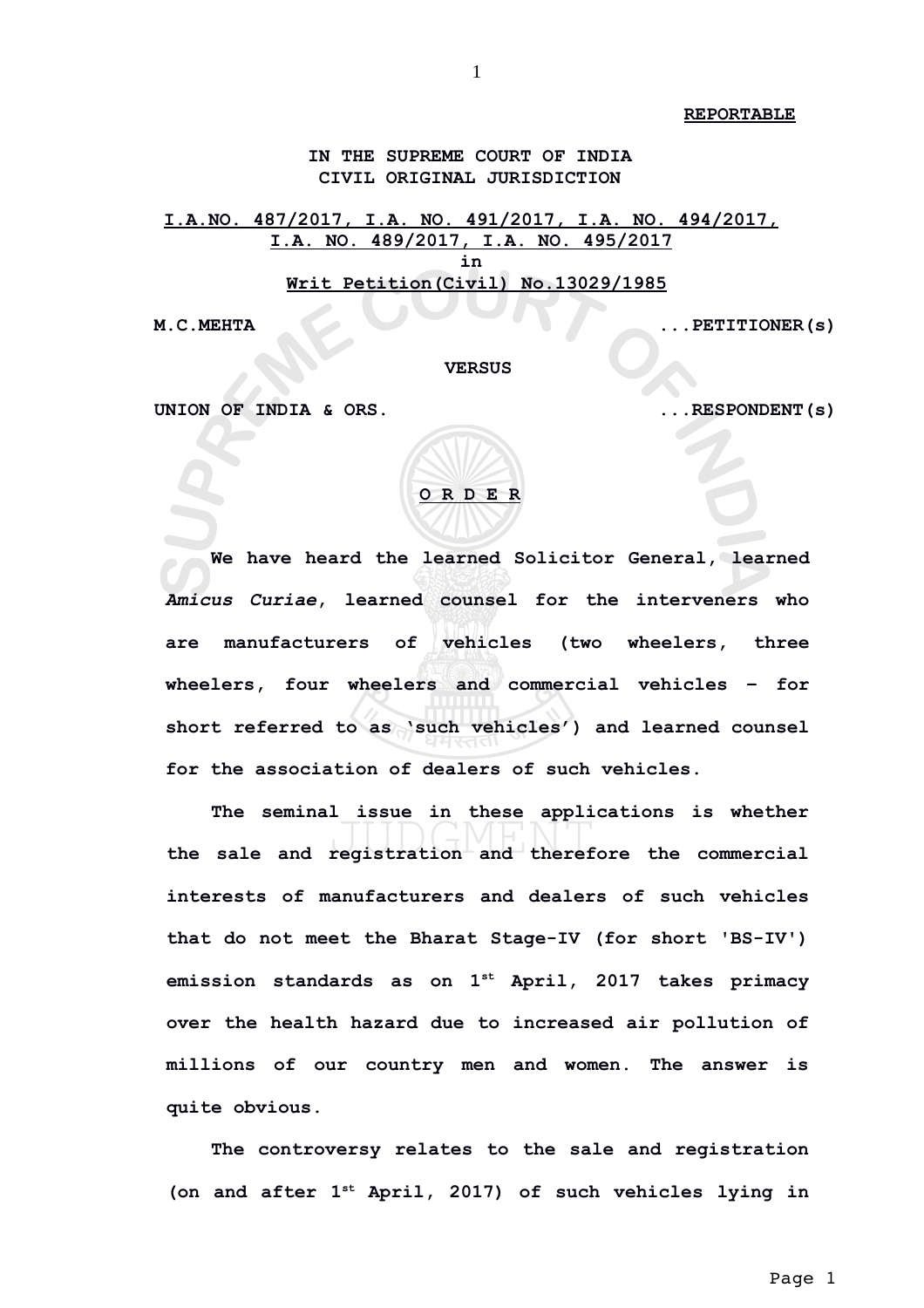**stock with the manufacturers and dealers that meet the Bharat Stage III emission standards (for short BS-III standards) but do not meet the BS-IV emission standards.**

2

**Briefly, according to the manufacturers, they are entitled to manufacture such vehicles till 31st March, 2017 and they have done so. In so doing, they say that they have not violated any prohibition or any law. Hence, the sale and registration of such vehicles on and from 1st April, 2017 ought not to be prohibited. They say that they will not be manufacturing any vehicle that does not comply with the BS-IV emission standards from and after 1 st April, 2017 and therefore the only issue is the sale and registration of the existing stock of such vehicles that comply with BS-III emission standards. They say that they may be given reasonable time to dispose of the existing stock of such vehicles.**

**On the other hand, according to the learned** *Amicus***, permitting such vehicles to be sold or registered on or after 1st April, 2017 would constitute a health hazard to millions of our country men and women by adding to the air pollution levels in the country (which are already quite alarming). It is her submission that the manufacturers of such vehicles were fully aware, way back in 2010, that all vehicles would have to convert to BS-IV fuel on and from 1st April, 2017 and therefore, they had more than enough time to stop the production of BS-III compliant vehicles and switch over to the manufacture of**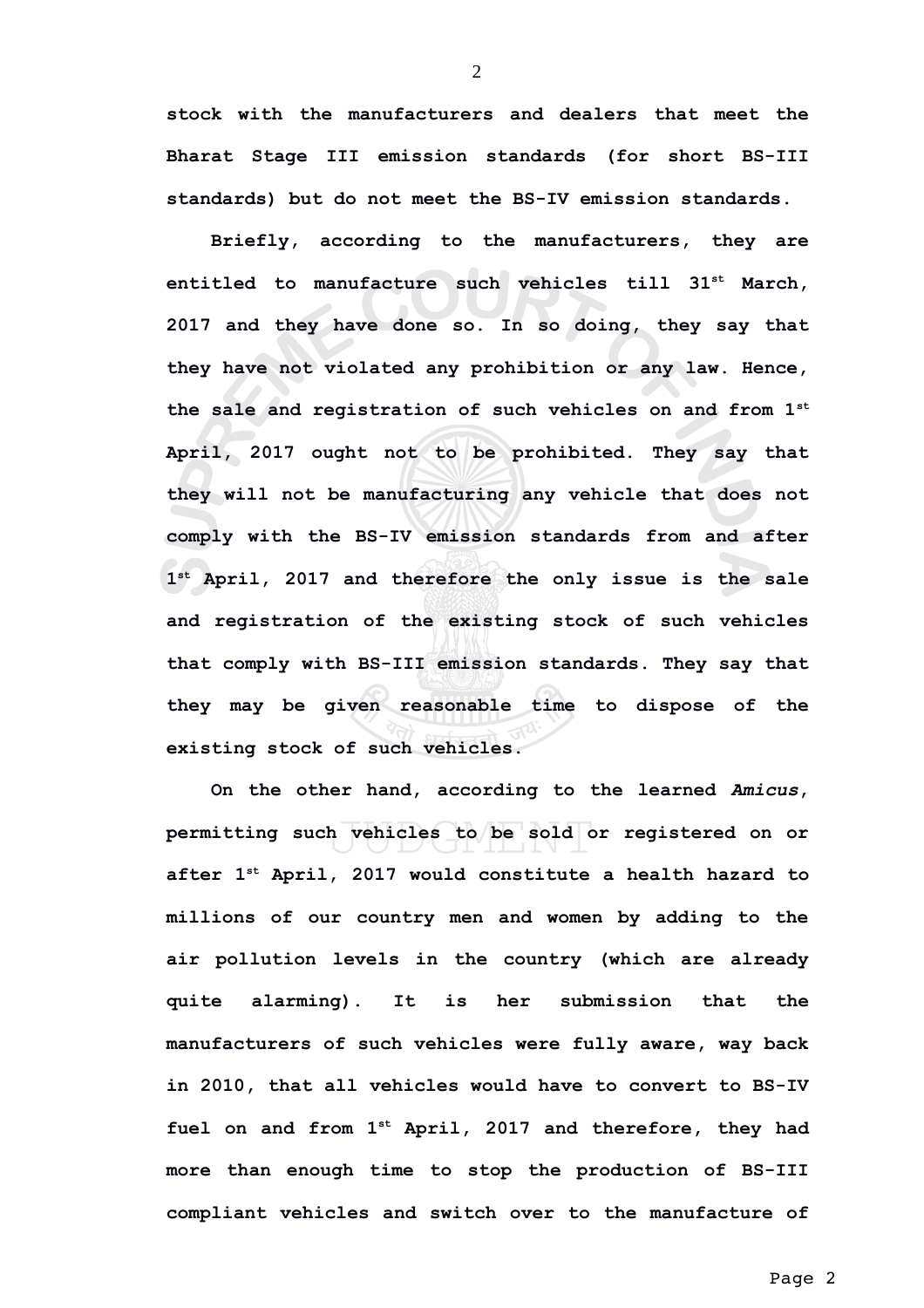**BS-IV compliant vehicles. In fact, the major manufacturer of 4 wheeler vehicles, Maruti Sazuki had completely switched over to the manufacture of BS-IV compliant vehicles a few years ago. However, for reasons best known to manufacturers of such vehicles and entirely at their peril, they did not make a complete switch (though a partial switch has been made) even though they had the technology and technical know-how to do so. Therefore, keeping the larger public interest in mind and the potential health hazard to millions of our country men and women due to increased air pollution, there is no justification for any of the manufacturers not shifting to the manufacture of BS-IV compliant vehicles well before 1st April, 2017.**

**It has been brought to our notice that on 5th January, 2016 the learned Solicitor General on behalf of the Government of India had submitted before this Court that requisite quality fuel for BS-IV compliant vehicles would be available (all over the country) with effect from 1st April, 2017.[1](#page-2-0) This was confirmed and reiterated by the learned Solicitor General during the course of hearing and he stated that now from 1st April, 2017 requisite quality fuel for BS-IV compliant vehicles would be available all over the country. He also pointed out that the refineries of the Government of India had incurred an**

 **M.C. Mehta v. Union of India, (2016) 4 SCC 269**

3

<span id="page-2-0"></span>1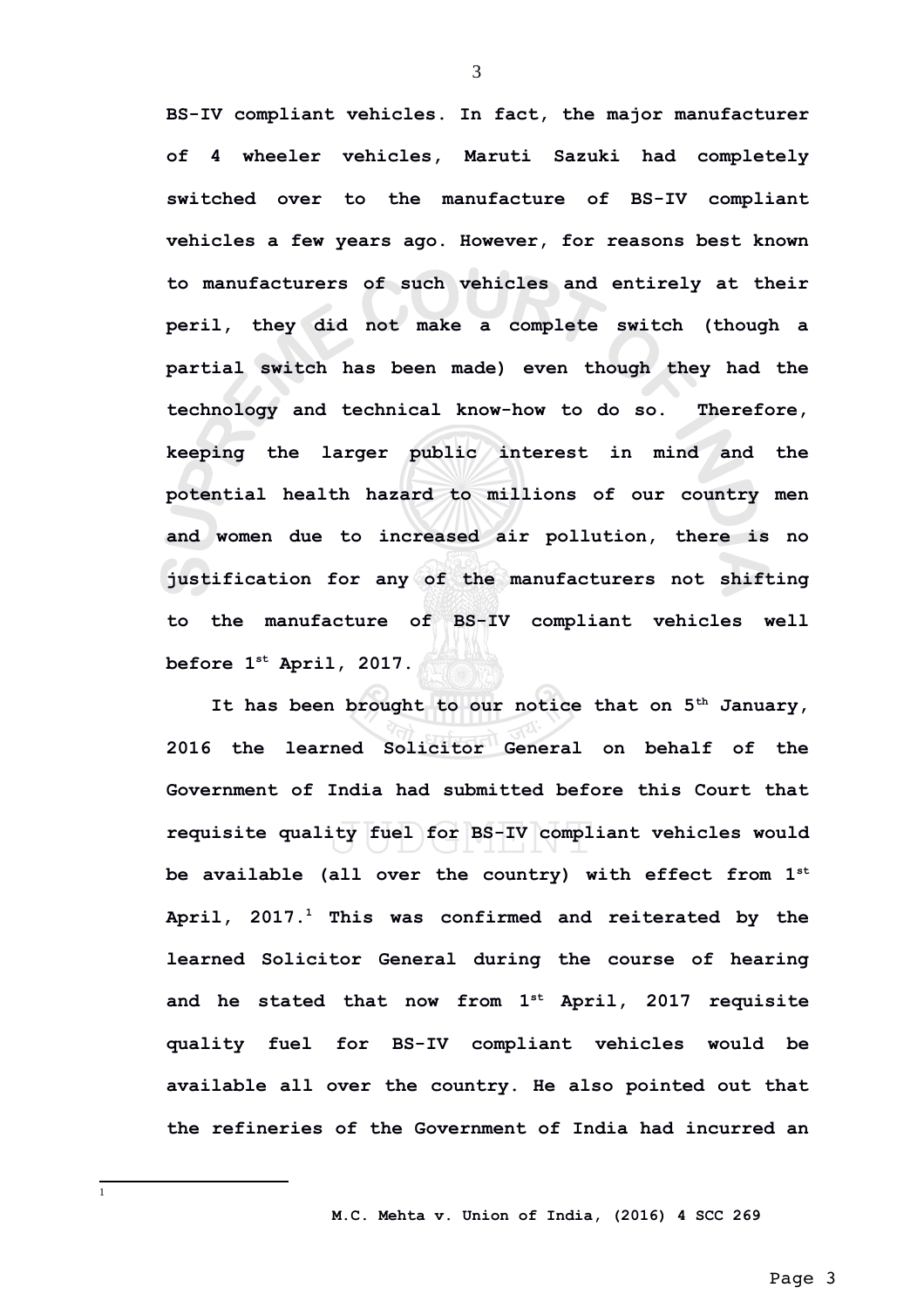**expenditure of about Rs.30,000 crores for producing requisite fuel for BS-IV compliant vehicles.** 

**On balance, in our opinion, the submission of the learned** *Amicus* **deserves to be accepted keeping in mind the potential health hazard of such vehicles being introduced on the road affecting millions of our people in the country. The number of such vehicles may be small compared to the overall number of vehicles in the country but the health of the people is far, far more important than the commercial interests of the manufacturers or the loss that they are likely to suffer in respect of the so-called small number of such vehicles. The manufacturers of such vehicles were fully aware that eventually from 1st April, 2017 they would be required to manufacture only BS-IV compliant vehicles but for reasons that are not clear, they chose to sit back and declined to take sufficient pro-active steps.** 

**Accordingly, for detailed reasons that will follow, we direct that:**

**(a) On and from 1st April, 2017 such vehicles that are not BS-IV compliant shall not be sold in India by any manufacturer or dealer, that is to say that such vehicles whether two wheeler, three wheeler, four wheeler or commercial vehicles will not be sold in India by any manufacturer or dealer on and from 1st April, 2017.** 

**(b) All the vehicle registering authorities under the Motor Vehicles Act, 1988 are prohibited for**

4